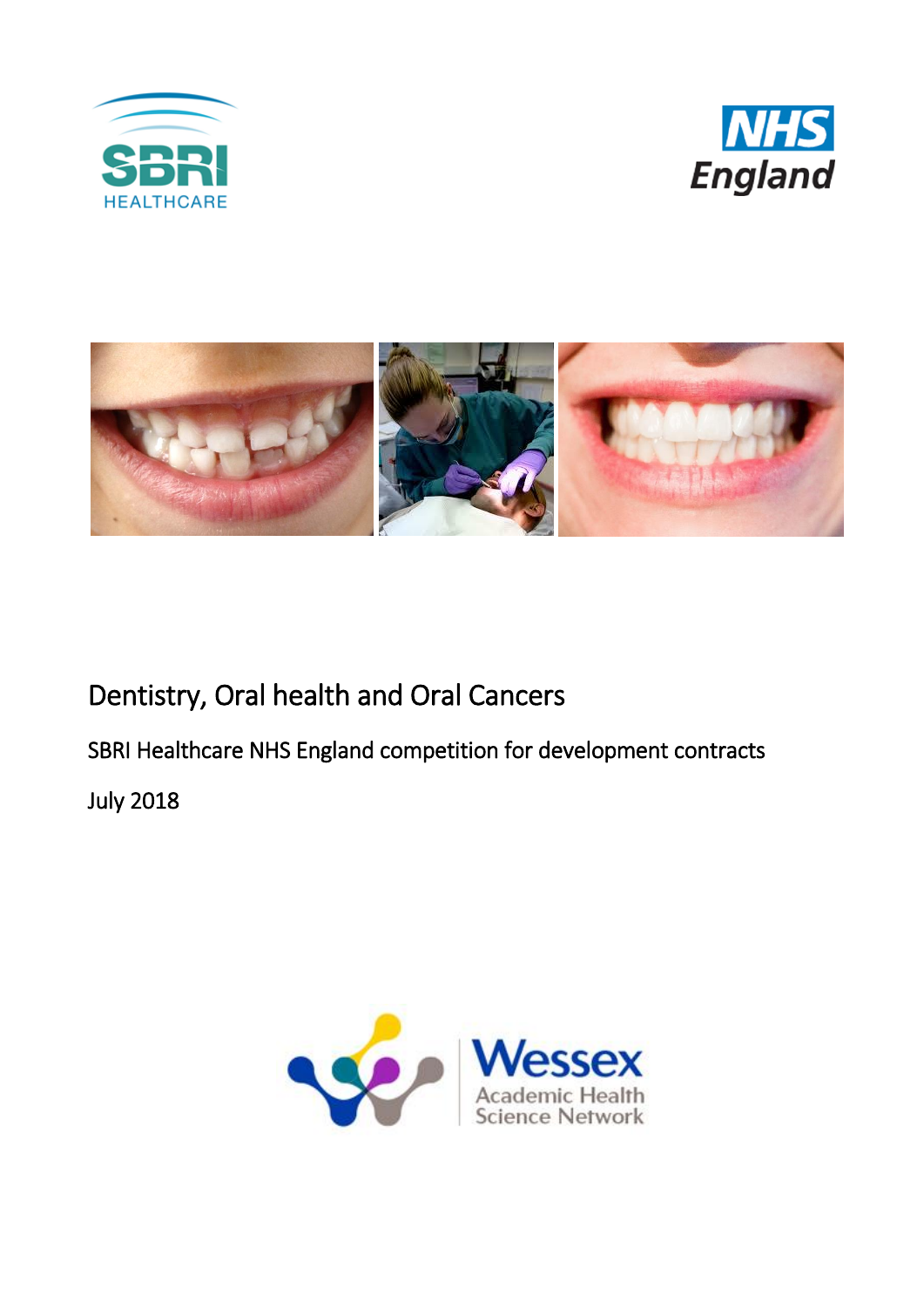## Summary

A new national Small Business Research Initiative (SBRI) Healthcare competition is being launched by NHS England in partnership with the Academic Health Science Networks (AHSNs) to find innovative new products and services. The projects will be selected primarily on their potential value to the health service and on the improved outcomes delivered for patients.

The competition is open to single companies or organisations from the private, public and third sectors, including charities. The competition runs in two phases (subject to availability of budget in 2019):

- Phase 1 is intended to show the technical feasibility of the proposed concept. The development contracts placed will be for a maximum of 6 months and up to £100,000 (inc. VAT) per project
- Phase 2 contracts are intended to develop and evaluate prototypes or demonstration units from the more promising technologies in Phase 1. Only those projects that have completed Phase 1 successfully will be eligible for Phase 2.

Developments will be 100% funded and suppliers for each project will be selected by an open competition process and retain the intellectual property rights (IPR) generated from the project, with certain rights of use retained by the NHS.

The competition opens on Monday 9<sup>th</sup> July 2018. The deadline for applications is 1200hrs on Wednesday 22<sup>nd</sup> August 2018.

## Introduction & Background

NHS dental services are provided in primary care and community settings, and in hospitals for more specialised care. NHS England directly commissions all dental services for the NHS and there are over a million patient contacts with NHS dental services each week.

Dentists working in general dental practices are not NHS employees. They are independent providers from whom the NHS commissions services. They are responsible for whom they employ within their own dental teams and for the management of their practices. It is common for dental practices to offer both NHSfunded and private services.

The NHS in England spends around £3.4bn per year on dental services; the value of the private market is estimated at  $£2.3$ bn per year<sup>1</sup>

The NHS Five-Year Forward View<sup>2</sup> highlighted how technologies with the potential to improve patient care had failed in the past because they had been tried in isolation, without changes to ways of working, or on top – not instead – of existing programmes. It therefore identified the need for test areas with the willingness to adopt whole-system change, and the ability to measure benefit and pass on learning to other areas.

As with many other sectors of healthcare, dentistry often finds itself overlooked as a profession when considered against many other specialties. However, the impact of dental disease is often much deeper and widespread than is typically anticipated. In the last few years, the problems that exist within dentistry have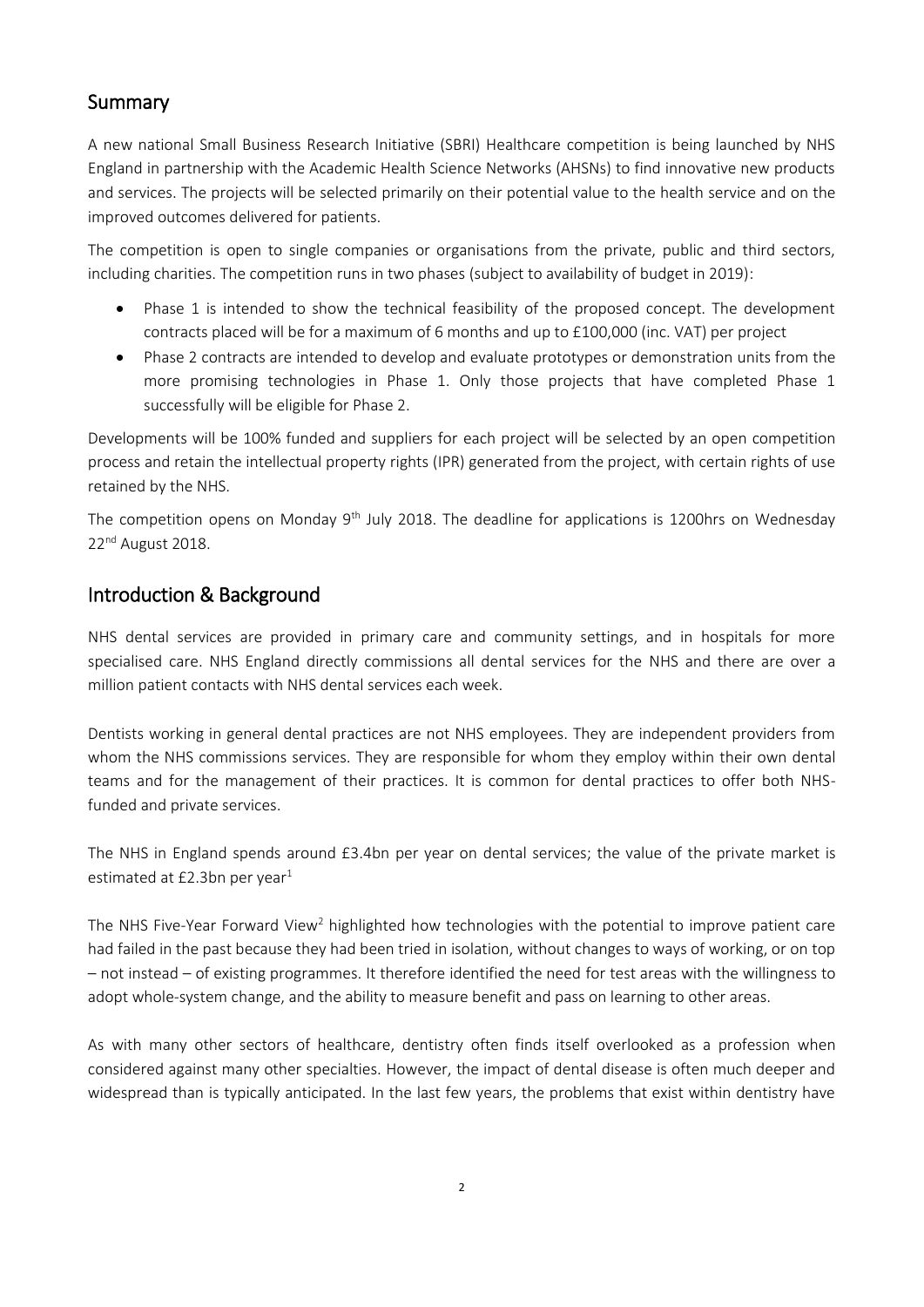increased, resulting in a stronger and more prominent surge of media coverage, as many of the problems continue to worsen.

For several years dental professionals have been acutely aware that out of hours access for urgent and emergency dental care, is sporadic and commissioning for this has been difficult. Dental problems make up a large volume of 111 - out of hours calls and the call centres often struggle to manage dental concerns with both access to services and appropriate advice being central to this. So it is no surprise that the most common reason for admission to hospital for paracetamol overdose is following self-administration due to dental pain. $3$ 

There have been countless news stories for years on how the general population struggle to access dentists and there has also been coverage on how dental charities have had to step in to support regional services in providing access to the homeless<sup>4</sup>. Furthermore, the profession is struggling to recruit and train dentists to areas where they are needed and the current workforce needs support and evolution to break past the barriers that prevent it from delivering the care it is able to.

## The Categories

The theme of the current competition is 'Dentistry and Oral Health' and within this topic two categories have been identified via review of key policy documents and in conjunction with key professionals and stakeholders including NHS England and Public Health England. These are outlined in detail below.

Applicants are expected to respond to one of the two categories, whilst being mindful of the broader system.

Companies applying are also asked to consider:

- How will the proposed solution impact on the clinical care pathway, and how will the care pathway need to be changed in order to deliver system-wide benefits?
- How will you ensure that the technology will be acceptable to patients (and their families) and to healthcare workers? How could these groups be involved in the development of the innovation?
- How will you ensure that the technology is affordable to the NHS both immediately and throughout the life of the product? What health economics evidence will the NHS require before the technology can be adopted?

## Category 1: Improving Oral Health for Children & Young People

## **Background**

Under the terms of the Health and Social Care Act (2012)<sup>5</sup> Local authorities became responsible for improving the health, including the oral health, of their populations from April 2013. From 1 October 2015 commissioning responsibility for the Healthy Child Programme for zero to five-year-olds transferred from NHS England to local government. This included the commissioning of health visitors, who lead and support delivery of preventive programmes for infants and children, including providing advice on oral health and on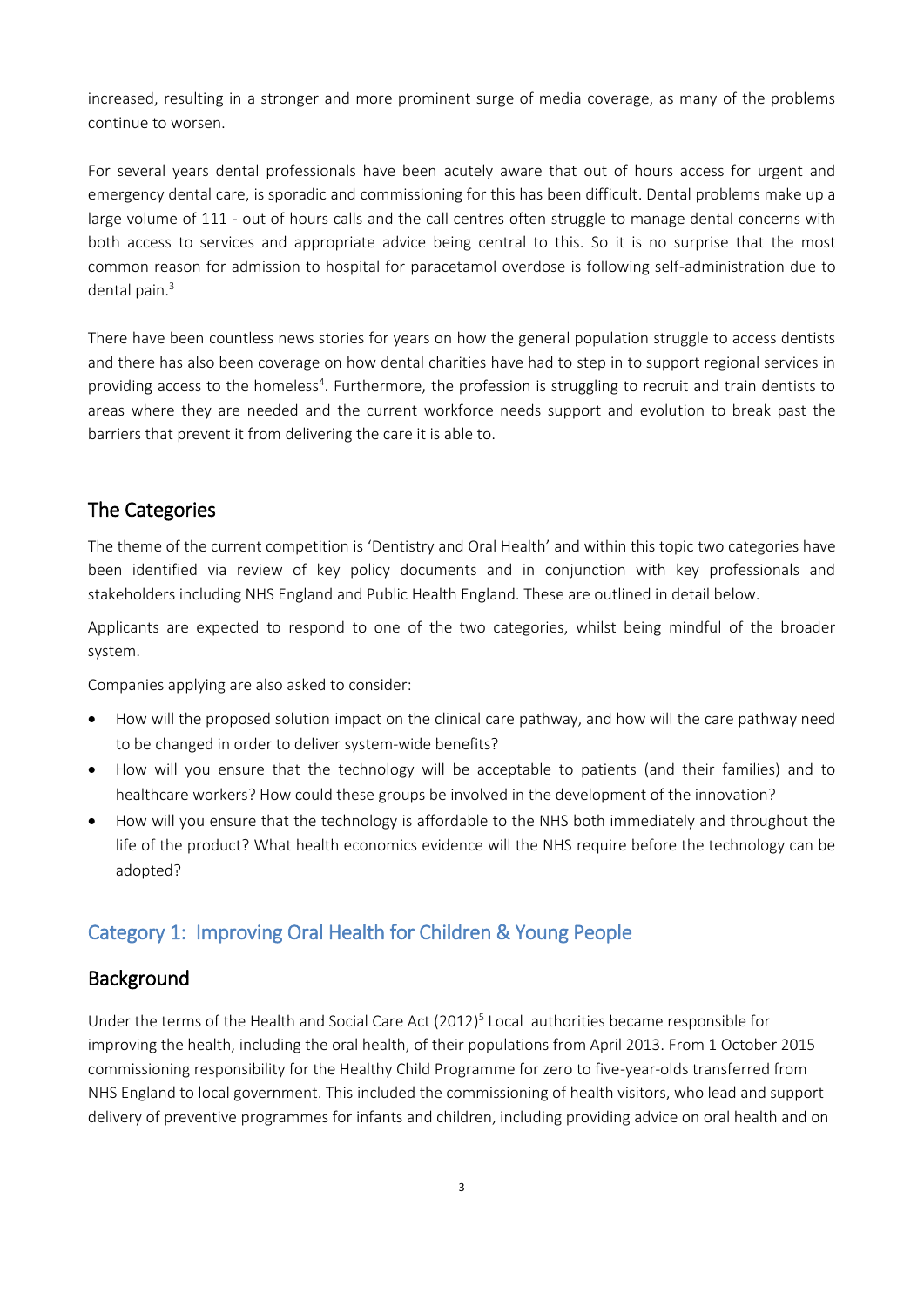breastfeeding, reducing the risk of tooth decay. Local authorities are responsible for commissioning public health services for children and young people aged zero to 19 and this provides an opportunity for councils to further develop relationships with key partners such as health visitors, family nurses, midwives, school nurses, dental teams, GPs, children's centre staff and commissioning groups.

Oral health is referenced in the 'Best start in life and beyond: Improving public health outcomes for children, young people and families' which provides guidance to support the commissioning of the Healthy Child Programme. It provides opportunities to integrate oral health improvement into service specification and an effective programme of delivery for zero to 19-year-olds. <sup>6</sup>

## **Challenges**

## Tooth decay:

Tooth decay is the most common oral disease affecting children and young people in England, yet it is largely preventable. Whilst children's oral health has improved over the last 20 years, almost a third of five-yearolds<sup>7</sup> and 12 per cent of three year olds<sup>8</sup> in England have experienced tooth decay. Additionally, in 2014/15 there were 33,781 cases of children aged 10 and under needing the removal of one or more teeth: a rise of three per cent on the previous year.<sup>9</sup>

Large numbers of young children have teeth extracted under general anaesthesia in hospital because of dental decay. Dental decay is the top cause of childhood hospital admission for five to nine-year-olds, with just under 26,000 admitted in 2013/14 making 8.7 per cent of all admissions<sup>10</sup> at an estimated cost of £14.5 million<sup>11</sup>. In 2014/15 hospital trusts spent £35 million on extraction of multiple teeth for under 18s.<sup>12</sup>

Children may miss school and parents have to take time off work for their child to attend the dentist or be admitted to hospital. Oral health is an integral part of overall health. When children are not healthy, this affects their ability to learn, thrive and develop. Good oral health can contribute to school readiness and the prevention of school absence.

We are looking for technologies that can help us address these challenges. However, we do not need more apps for general dietary advice, or those that monitor sugar consumption. What is lacking are transformative innovations that that can augment existing initiatives or develop new technologies that could improve oral health in children and young people.

#### Inequalities:

Ultimately, children are reliant upon their parents and the state to ensure their welfare. They are currently vulnerable to a lack of cohesion between services, and passivity in the active willingness by some health professionals to accept responsibility for children's dental health.

Recent studies<sup>13</sup> show that the absence of formal attendance at a dental surgery and having a universal health record that is accessible by all of those responsible for child health and welfare, means a child's dental health within the NHS system may be neglected, its importance undermined and the timely detection of dental issues can therefore be impaired.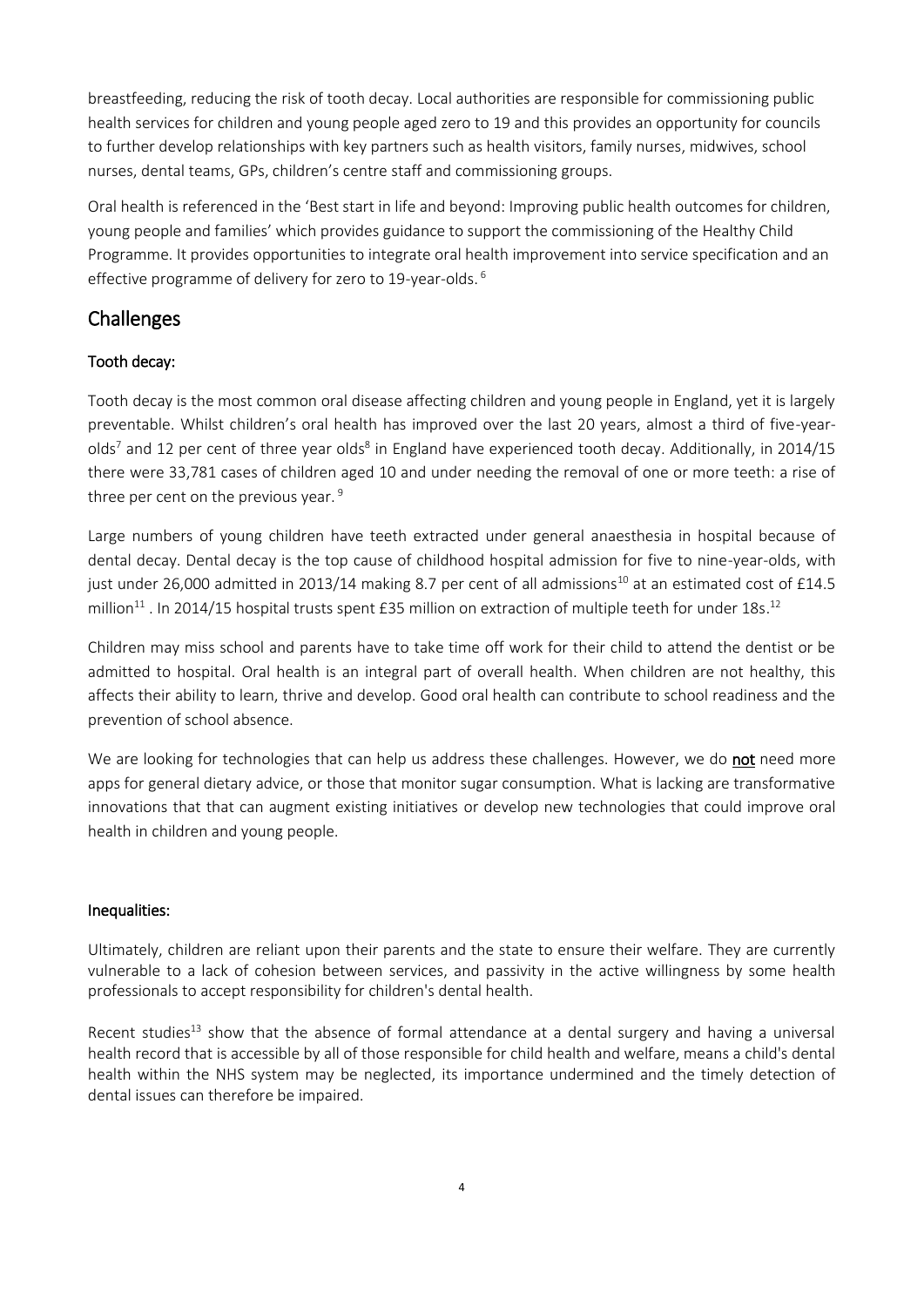There are regional variations in oral health, 21 percent of five-year-olds had tooth decay in south-east England compared to 35 percent in north-west England with even greater inequalities within local authorities. <sup>7</sup> A recent survey of three-year-olds in England found that 12 per cent had tooth decay ranging from 34 per cent to 2 per cent across local authority areas. There is a similar picture in five-year-olds where across local authorities in England the variation ranges from 13 per cent to 53 per cent having experience of tooth decay, these children have on average three teeth affected.

Children living in deprived communities, particularly those with disabilities, have poorer oral health than their more affluent peers. Poor oral health can affect children and young people's ability to sleep, eat, speak, play and socialise with other children. Other impacts include pain, infections, poor diet, and impaired nutrition and growth. <sup>14</sup>

The Child Dental Health Survey 2013, England, Wales and Northern Ireland found that children who were from lower income families (eligible for free school meals) are more likely to have oral disease than other children of the same age.<sup>15</sup> A fifth (21 per cent) of the 5 year olds who were eligible for free school meals had severe or extensive tooth decay, compared to 11 per cent of 5 year olds who were not eligible for free school meals. Similarly, a quarter (26 per cent) of 15 year olds who were eligible for free school meals had severe or extensive tooth decay, compared to 12 per cent of 15 year olds who were not eligible for free school meals.

#### Improving Communication between Dentistry, GPs and Secondary Care

GPs have more contact with families than dentists and if, as their default role as frontline workers of the NHS, GPs are to bridge the current gap in dental service provision, they require sufficient knowledge and training to recognise signs of oral disease and neglect. To date no studies have been undertaken that specifically examine the role of GPs in identifying dental neglect in children. It is not mandatory for parents to take their child to the dentist in the UK and yet often GPs are the first point of access to the NHS. In the absence of the dentist, recent research by the British Dental Association<sup>16</sup> demonstrates that GPs lack training and confidence in identifying dental neglect during routine examination of the oropharynx. GPs also lack an awareness of dental neglect as a potential marker of wider systemic child neglect.

In a recent study by the British Dental Association<sup>16</sup>, half of the GPs did not know the identity and location of dentists within their patients' geographical area. The majority of GPs (91%) had never liaised with their dental colleagues regarding the care of a mutual paediatric patient

60% of GPs reported that they did not formally examine teeth even when examining the throat of a child and 67% of GPs do not routinely comment on their patients' dentition. Time constraints and lack of training in dentistry were the two most commonly disclosed impediments that prevented the GPs from routinely examining children's teeth.<sup>16</sup>

Conversely, dentists have a unique vantage point of local patient demographics: patients typically present to the dentist on a regular basis thus providing a consistent and ongoing opportunity to support regular monitoring of patients whilst they are non-symptomatic unlike many who typically present to the GP with a new or persisting problem<sup>17</sup> (Brocklehurst et al 2011). Studies have also shown the role of dentists in the monitoring and detection of systemic diseases such as diabetes and this has also been trialled in the US.<sup>18</sup>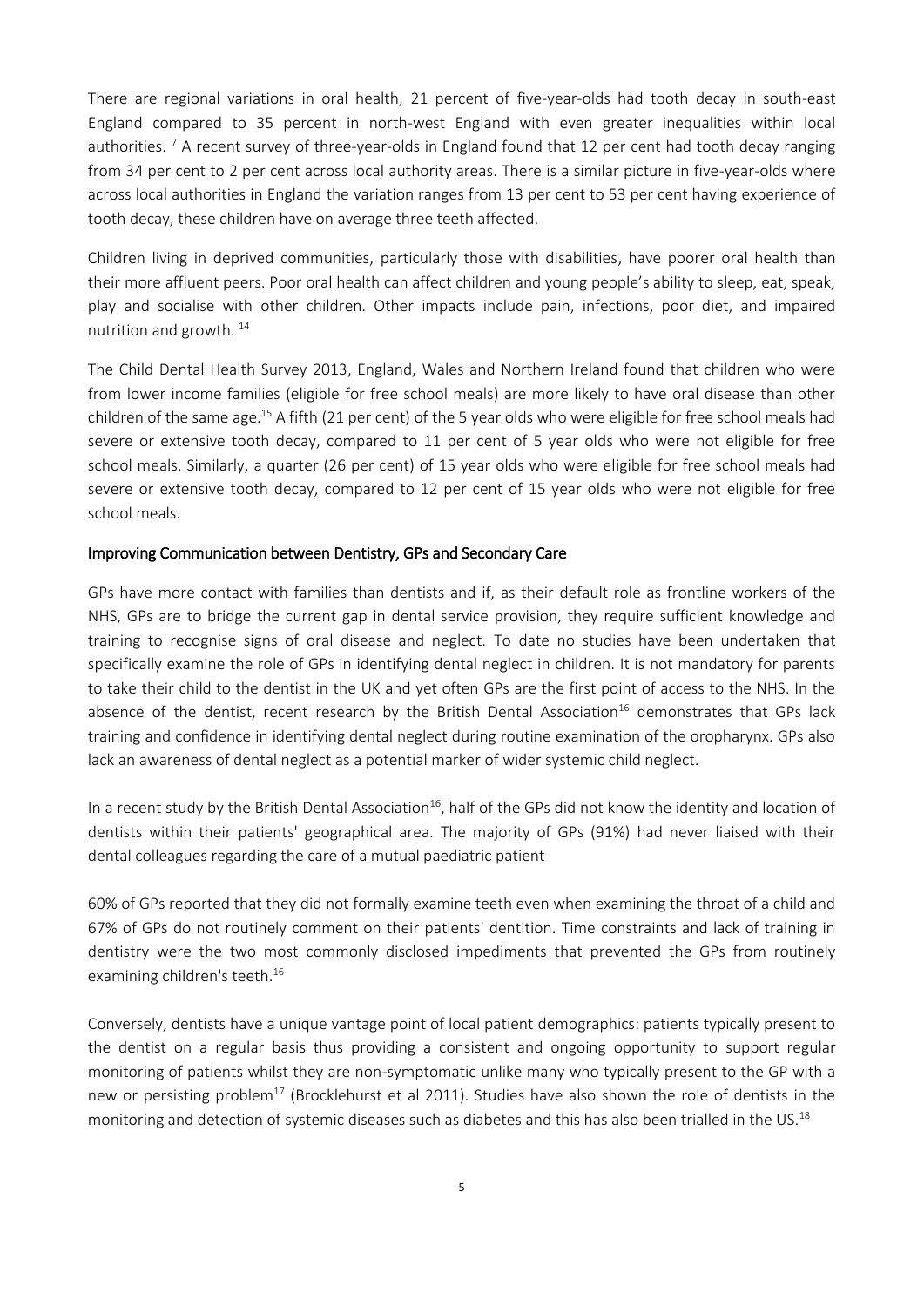The NHS has not invested in IT for dental practices to the same extent as for GPs, and as such most dentists are not all fully computerised and there are a multitude of different types of software which do not integrate with one another. One of the most significant issues faced by practitioners is the current lack of communication between GP and dental services and the ability to transfer any screening information collected. Therefore, innovative ways of communicating and collaborating within primary care is needed.

Additionally, communication between dental practices and secondary care for referral cases are often entirely analog in nature, relying on archaic systems of information transfer with much passing unidirectionally to secondary care with test results, imaging and treatment plans not made available to those primary care support networks.

Use of more diagnostic testing in primary dental care may also change the way general dental practice services and care are delivered, affecting the interaction with secondary care and requiring novel ways for information sharing.

The following "what if's" are some examples of scenarios that have the potential to help meet unmet needs for our children's oral health challenges. The statements are intended as examples only.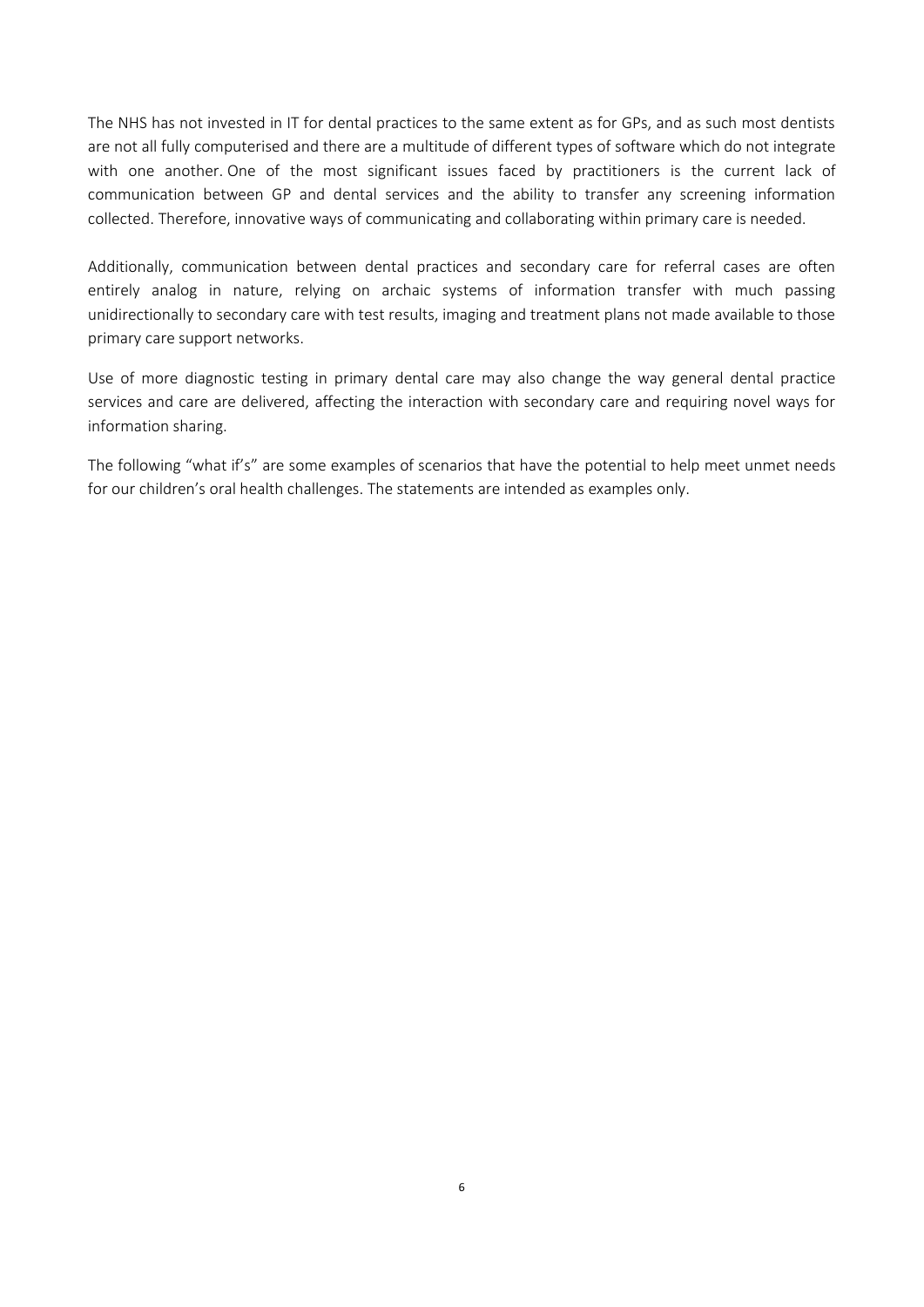What if we could use technology to support education, identification and early intervention for children's oral health?

What if we could identify oral health issues earlier?

What if we could use technology to help support children and their families/carers with oral health education?

What if technology provided better communication between healthcare professionals?

What if gamification or virtual reality could be used to support oral health education?

What if we could provide children and their families with effective signposting to products & services that could help them?

What if we could offer real-time technology in providing interventions?

What if we could empower parents/carers to improve child oral health?

What if technology could be used to build a picture of the child's oral health over a period of time?

What if technology could enable better communication and shared patient records within primary care (between dentists and GPs)?

What if technology could enable improved clinical oversight across primary and secondary care to support better decisions about health & wellbeing?

Category 2: Oral cancers – Triage, Diagnostics & Patient Outcomes

## **Background**

Head and neck cancer is the 8th most common cancer in the UK, accounting for 3% of all new cancer cases and in males, head and neck cancer is the 4th most common cancer, with around 8,400 new cases in 2015. Each year there are approximately 11,700 new cases of head and neck cancer in the UK, equivalent to 32 every day (2013-2015). There are around 3,900 head and neck cancer deaths in the UK every year, equivalent to 11 every day (2014-2016). Mortality rates for oral cancer are projected to rise by 38% in the UK between 2014 and 2035, yet 46-88% of oral cavity and other head and neck cancer cases in the UK are preventable. 19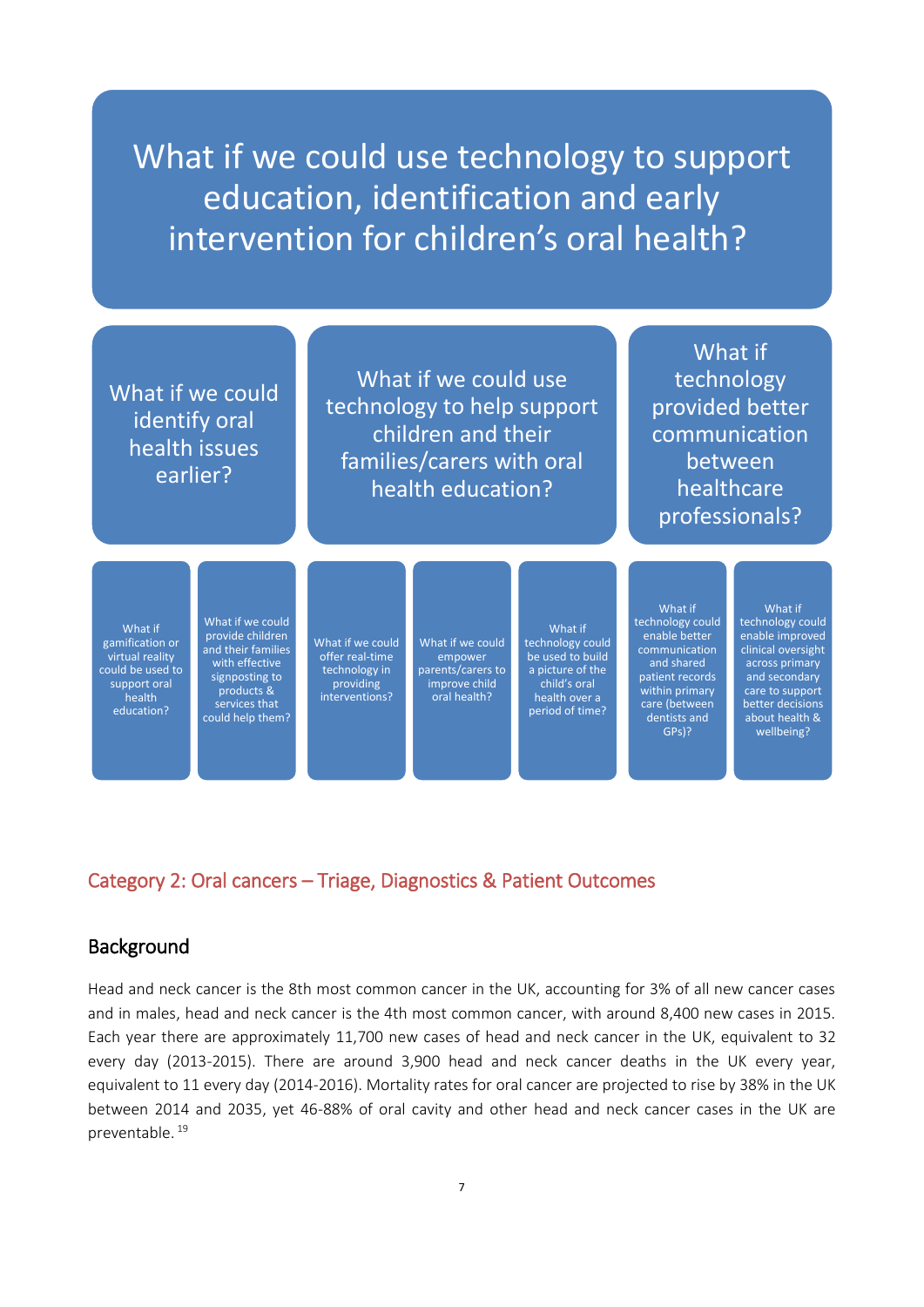The majority of oral cancers (45%) are detected at stage 4 and this late presentation may be attributed to a variety of reasons including patient presentation, appropriate recognition and referral and screening programmes available.<sup>20</sup> Furthermore, the incidence is anticipated to rise by 33% (between 2014 and 2035) and with the average age of patients being 70-74 along with an ageing population, it is likely to become an increasing presentation to those in primary care. Although survival is dependent on multiple factors those with stage 3-4 (men and women) have approximately a 50% chance of survival at 3 years<sup>21,22,23</sup>.

According to NICE guidelines<sup>24</sup>, for certain symptoms and suspected oral cancer, a GP should consider crossreferring a patient to a dentist. Yet only around half the UK population are registered with a dentist, or regularly attending check-ups. Furthermore, oral cancer rates are higher among people who don't have easy access to a dentist – particularly people from lower income groups. Consequently, both GPs *and* dentists have a role to play in referring people with signs of mouth cancer <sup>25</sup>.

Initiatives such as the Oral Cancer Toolkit<sup>26</sup>, developed by the British Dental Association and Cancer Research, have been developed to enable both GPs and dentists to identify and refer possible cases of oral cases.

# **Challenges**

Getting the right diagnosis at the right time, as early as possible, is critical for improvements in patient care and enhancements in efficiency for the NHS: within cancer services, patients benefit from 2 week-wait pathways which enhance speed of delivery of care. In many instances, diseases affecting the oral cavity may be referred to secondary care for supplementary assessment and management by Oral and Maxillofacial Surgery and occasionally tertiary referral to Oral Medicine.

The challenges in primary care diagnostics are of course different to those in a pathology or central service facility, however in the case of diseases such as oral cancer, the ability to refer quickly with appropriate screening, or early investigations, may influence the eventual outcomes. Primary care requirements are focused around the consultation where results and actions will need to be delivered in a short time frame and furthermore many potentially premalignant lesions may require monitoring over protracted periods of time and this may not always take place in secondary care and rely on primary care.

Many cancers are preceded by premalignant conditions, several of which have complex presentations and many of which may not be symptomatic<sup>27</sup>. Many of these conditions may be monitored over years by both general dental practitioners and specialist units alike and long-term outcomes on both transformation and management schemes are often in need of data.

While there are some point of care diagnostic technologies both in development and on the market, feedback from General Dental Practitioners and maxillofacial surgeons suggest many of these are not adequate with regards to accuracy. Furthermore, within the requirements of a busy and over stretched general dental practice service, a number of factors have to be considered:

- Many general dental practices may want to involve non-dental staff in providing a diagnostic service, although use of devices may require specialist skills or lengthy and/or complex training.
- Equipment and consumables may be too expensive, not portable enough and difficult to maintain.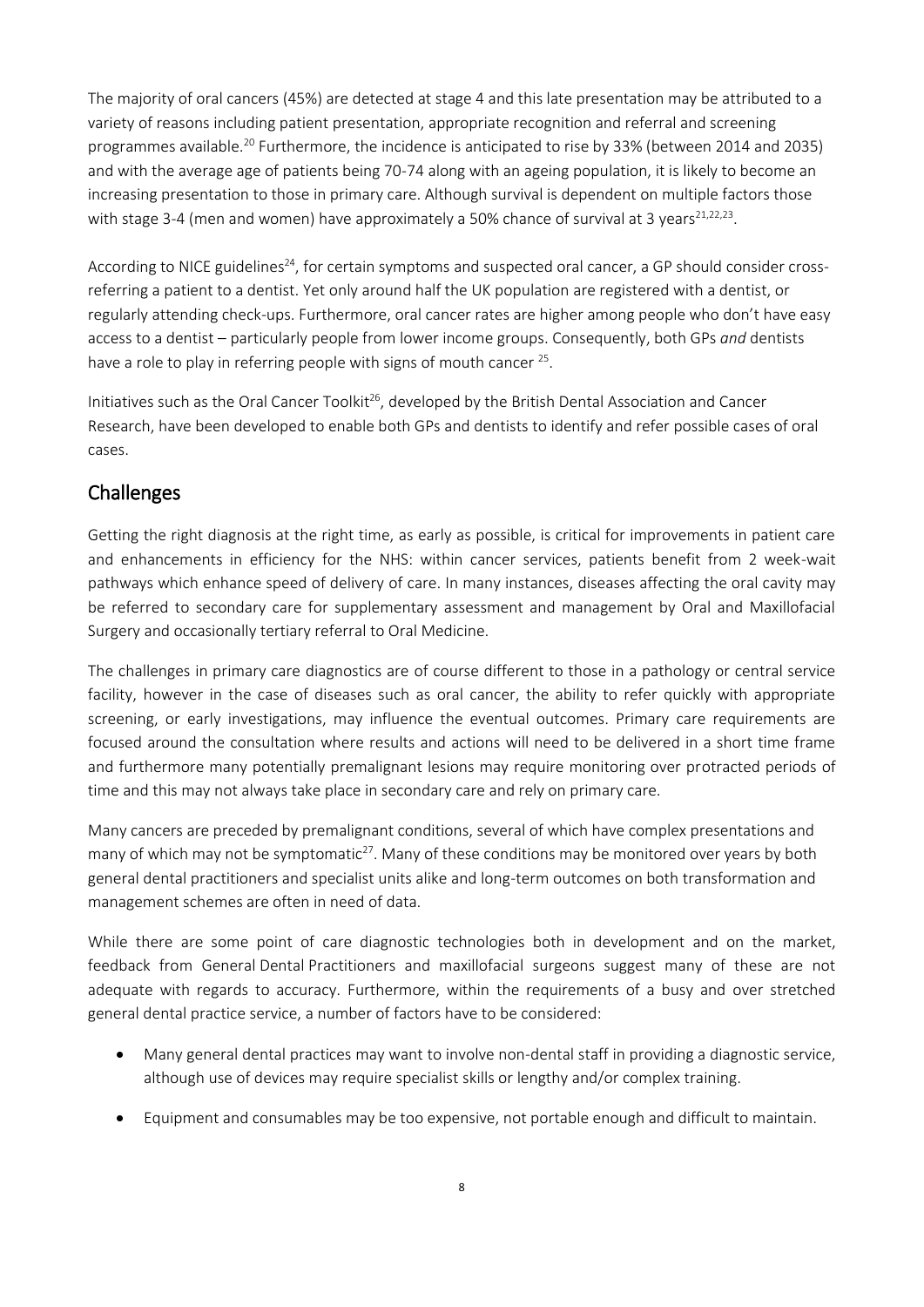- Both the initial cost and whole life cost (associated with consumables, servicing, training etc) may be prohibitive for many general dental practices to afford.
- Results may not be robust/reliable enough to confidently diagnose and triage patients without still relying heavily on referral to specialists in acute care for confirmation of diagnosis: responsibility for each diagnostic result and consultant lead care must not be compromised.

The following "what ifs" are some examples of scenarios that have the potential to improve diagnostics and patient outcomes for patients with oral cancers, they are in no way prescriptive or limiting. Applicants should think as broadly as possible; the following scenarios are intended as examples only:

# What if technology could facilitate improved triage, diagnostcs and patient care in oral cancers?

What if there could be earlier, or faster, diagnosis of oral cancers within primary care?

What if technology could facilitate improved patient care for those with oral cancers

What if AI could play a role in oral cancer diagnosis, research and management?

What if there were better stratification of patients with oral cancers ?

What if the early signs and symptoms of oral cavity, head and neck cancer were recognizable to patients/families

What if 3D printing could provide engineered tissue for bone invasion following oral cancer?

What if there were better ways to rehabilitate those with dysphagia following treatment for head and neck cancers?

# Application process

This competition is part of the Small Business Research Initiative (SBRI) programme which aims to bring novel solutions to Government departments' issues by engaging with innovative companies that would not be reached in other ways:

- It enables Government departments and public sector agencies to procure new technologies faster and with managed risk;
- It provides vital funding for a critical stage of technology development through demonstration and trial – especially for early-stage companies.

The SBRI scheme is particularly suited to small and medium-sized businesses, as the contracts are of relatively small value and operate on short timescales for Government departments.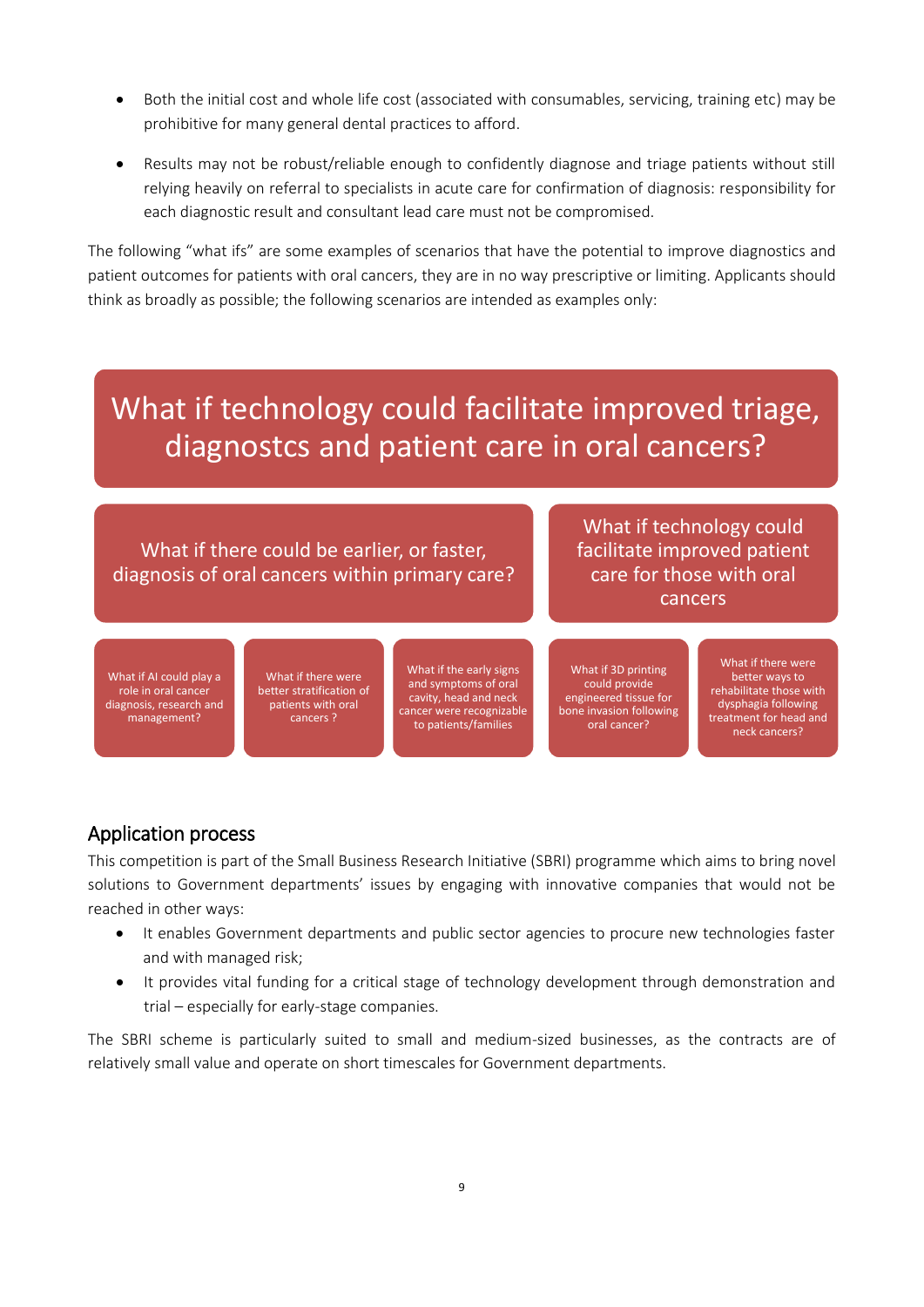It is an opportunity for new companies to engage a public sector customer pre-procurement. The intellectual property rights are retained by the company, with certain rights of use retained by the NHS and Department of Health.

The competition is designed to show the technical feasibility of the proposed concept, and the development contracts placed will be for a maximum of 6 months and up to £100,000 (incl. VAT) per project.

The application process is managed on behalf of NHS England by the Eastern Academic Health Science Network through its delivery agent Health Enterprise East. All applications should be made using the application portal which can be accessed through the websit[e www.sbrihealthcare.co.uk.](http://www.sbrihealthcare.co.uk/)

Briefing events for businesses interested in finding out more about these competitions will be held on 19<sup>th</sup> July in London. Please check the [SBRI Healthcare Website](http://sbrihealthcare.co.uk/) for confirmation of dates and venues, information on how to register and details of the challenges that will be presented at each event.

Please complete your application using the online portal and submit all relevant forms by 1200hrs on the 22<sup>nd</sup> August 2018.

## Key dates

| Competition launch        | 9 July 2018              |
|---------------------------|--------------------------|
| Briefing events           | 19 July, London          |
| Deadline for applications | 22 August 2018 (12:00)   |
| Assessment                | September / October 2018 |
| Contracts awarded         | November 2018            |
| Feedback provided by      | January 2019             |

## More information

For more information on this competition, visit: [www.sbrihealthcare.co.uk](http://www.sbrihealthcare.co.uk/) 

For any enquiries e-mail: [sbrienquiries@hee.co.uk](mailto:sbrienquiries@hee.co.uk) 

For more information about the SBRI programme, visit: <https://www.gov.uk/government/collections/sbri-the-small-business-research-initiative>

## Picture Credits:

Pixabay.co[m https://www.pexels.com/photo/child-child-smile-clean-dental-264181/](https://www.pexels.com/photo/child-child-smile-clean-dental-264181/) <https://pixabay.com/en/teeth-dentist-dental-mouth-tooth-1652976/> <http://www.mildenhall.af.mil/News/Photos/igphoto/2001022543/>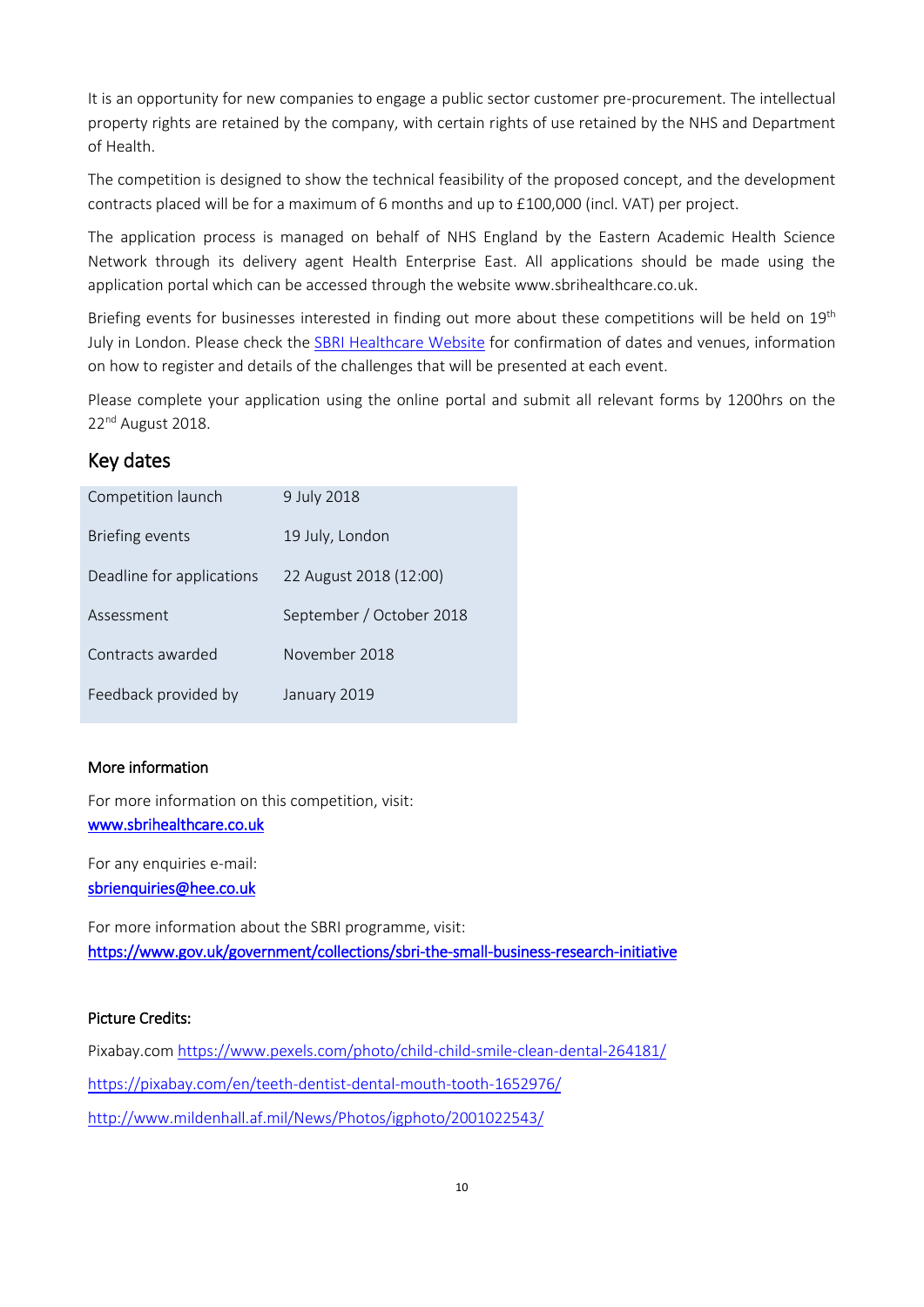#### References:

1 <sup>1</sup> Improving Dental Care And Oral Health – A Call To Action, NHS England[, https://www.england.nhs.uk/wp](https://www.england.nhs.uk/wp-content/uploads/2014/02/imp-dent-care.pdf)[content/uploads/2014/02/imp-dent-care.pdf](https://www.england.nhs.uk/wp-content/uploads/2014/02/imp-dent-care.pdf)

<sup>2</sup> Five Year Forward View, NHS England, 2014,<https://www.england.nhs.uk/publication/nhs-five-year-forward-view/>

<sup>3</sup> O'Sullivan *et al*. Dental pain management – a cause of significant morbidity due to paracetamol overdose. BDJ, April 2018 <https://www.nature.com/articles/sj.bdj.2018.264>

<sup>4</sup> Kirby D., Dentaid: Third World Charity Steps In To Help Britain's Dental Crisis, The Independent, 2016 [https://www.independent.co.uk/life-style/health-and-families/health-news/dentaid-third-world-charity-steps-in-to](https://www.independent.co.uk/life-style/health-and-families/health-news/dentaid-third-world-charity-steps-in-to-help-britains-dental-crisis-a6803106.html)[help-britains-dental-crisis-a6803106.html](https://www.independent.co.uk/life-style/health-and-families/health-news/dentaid-third-world-charity-steps-in-to-help-britains-dental-crisis-a6803106.html)

<sup>5</sup> Dept. of Health & Social Care, Health and Social Care Act 2012 [https://www.gov.uk/government/publications/health](https://www.gov.uk/government/publications/health-and-social-care-act-2012-fact-sheets)[and-social-care-act-2012-fact-sheets](https://www.gov.uk/government/publications/health-and-social-care-act-2012-fact-sheets)

<sup>6</sup> Public Health England, Best start in life and beyond: Improving public health outcomes for children, young people and families Guidance to support the commissioning of the Healthy Child Programme 0-19: Health visiting and school nursing services, 2018

[https://assets.publishing.service.gov.uk/government/uploads/system/uploads/attachment\\_data/file/686928/best\\_st](https://assets.publishing.service.gov.uk/government/uploads/system/uploads/attachment_data/file/686928/best_start_in_life_and_beyond_commissioning_guidance_1.pdf) art in life and beyond commissioning guidance 1.pdf

<sup>7</sup> Public Health England. National Dental Epidemiology Programme for England: Oral health survey of five-year-old children 2012. *A report on the prevalence and severity of dental decay*. Crown copyright, 2013.

<sup>8</sup> Delivering Better Oral Health Third Edition (PHE, 2014) This toolkit provides evidence-based advice and interventions to improve oral health.

[https://assets.publishing.service.gov.uk/government/uploads/system/uploads/attachment\\_data/file/605266/Deliveri](https://assets.publishing.service.gov.uk/government/uploads/system/uploads/attachment_data/file/605266/Delivering_better_oral_health.pdf) [ng\\_better\\_oral\\_health.pdf](https://assets.publishing.service.gov.uk/government/uploads/system/uploads/attachment_data/file/605266/Delivering_better_oral_health.pdf)

<sup>9</sup> Public Health England, Tackling poor oral health in children - Local government's public health role, 2016. <https://www.local.gov.uk/sites/default/files/documents/tackling-poor-oral-health-d84.pdf>

<sup>10</sup> National children's dental health surveys (Health and Social Care Information Centre (HSCIC), 2015) Provides oral health clinical and questionnaire data on all ages children to regional level.

 $11$  NICE, Costing statement Implementing the NICE guidance on Oral health: approaches for local authorities and their partners to improve the oral health of their communities (PH55), 2014. <https://www.nice.org.uk/guidance/ph55/resources/costing-statement-pdf-69284125>

<sup>12</sup> Dept of Health, NHS reference costs 2014 to 2015, [https://www.gov.uk/government/publications/nhs-reference](https://www.gov.uk/government/publications/nhs-reference-costs-2014-to-2015)[costs-2014-to-2015](https://www.gov.uk/government/publications/nhs-reference-costs-2014-to-2015)

<sup>13</sup> Public Health England, Tackling poor oral health in children, 2016 <https://www.local.gov.uk/sites/default/files/documents/tackling-poor-oral-health-d84.pdf>

<sup>14</sup> British Dental Association 2018, Dental neglect: Children falling through the cracks in siloed health service <https://bda.org/news-centre/press-releases/children-falling-through-the-cracks-in-siloed-health-service>